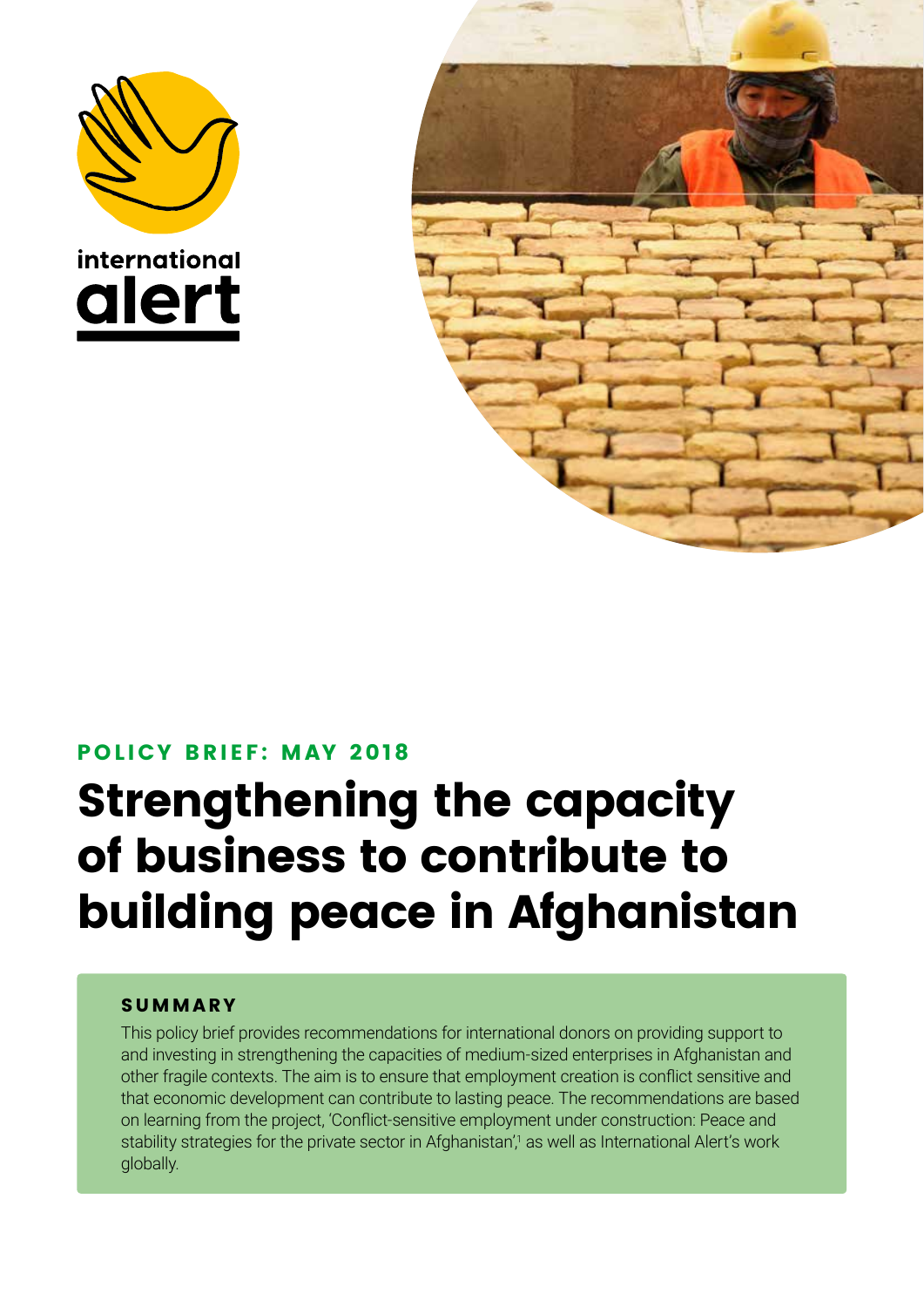

Bridge construction on the road from Bamyan to Yakawlang and Band Amir, Afghanistan, 2012.

# Context

With various regional economic projects currently underway – such as China's One Belt, One Road, China and Pakistan's China–Pakistan Economic Corridor and the United States' New Silk Road Initiative – regional connectivity and Afghanistan's involvement in these initiatives have been a key discussion point for the government of Afghanistan as well as other countries in the region and global powers.

This regional connectivity is expected to be achieved through improved transport systems, freight and logistics supply chains, energy supply and high-speed telecommunications. Because of its strategic geographic position, Afghanistan's location is considered as a transit hub between east, south, central and west Asia, provided that conflict risks are reduced to manageable levels. Afghanistan recognises that it can play an important part in regional connectivity, and the government's strategy is to improve infrastructure investment efficiency to maximise this opportunity. It also expects to create employment and growth opportunities for Afghanistan.2

If approached in the right way, this investment in Afghanistan's economy can enhance capital, skills, infrastructure and employment, as well as contribute to longterm peace and development of the country. However, while this investment can bring opportunities for Afghanistan, there are also risks that if not handled in a conflict-sensitive

way, this may aggravate long-standing and current conflict dynamics in the region. Investors and government, therefore, need to take steps to handle the challenges of operating in conflict-affected environments such as Afghanistan and, in doing so, to minimise the potential risks associated with investment and to maximise contribution to peace and stability.

#### Defining conflict-sensitive employment

Employment is one medium through which businesses can reduce, or exacerbate, tensions in conflict-affected countries. If an employment strategy is 'conflict sensitive', it helps to reduce local tensions and conflict. Grawert et al<sup>3</sup> outline that conflict-sensitive employment is one aspect of conflictsensitive business strategies and means that businesses seek to:

- Create jobs where unemployment is a driver of conflict;
- Ensure that these jobs allow employees to build a future (e.g. by gaining skills on the job) and avoid a 'hire and fire' approach;
- Be inclusive so that no group or community is favoured or discriminated against;
- Avoid any preference for employing foreign employees over local employees, where unemployment is a problem and local people can be trained;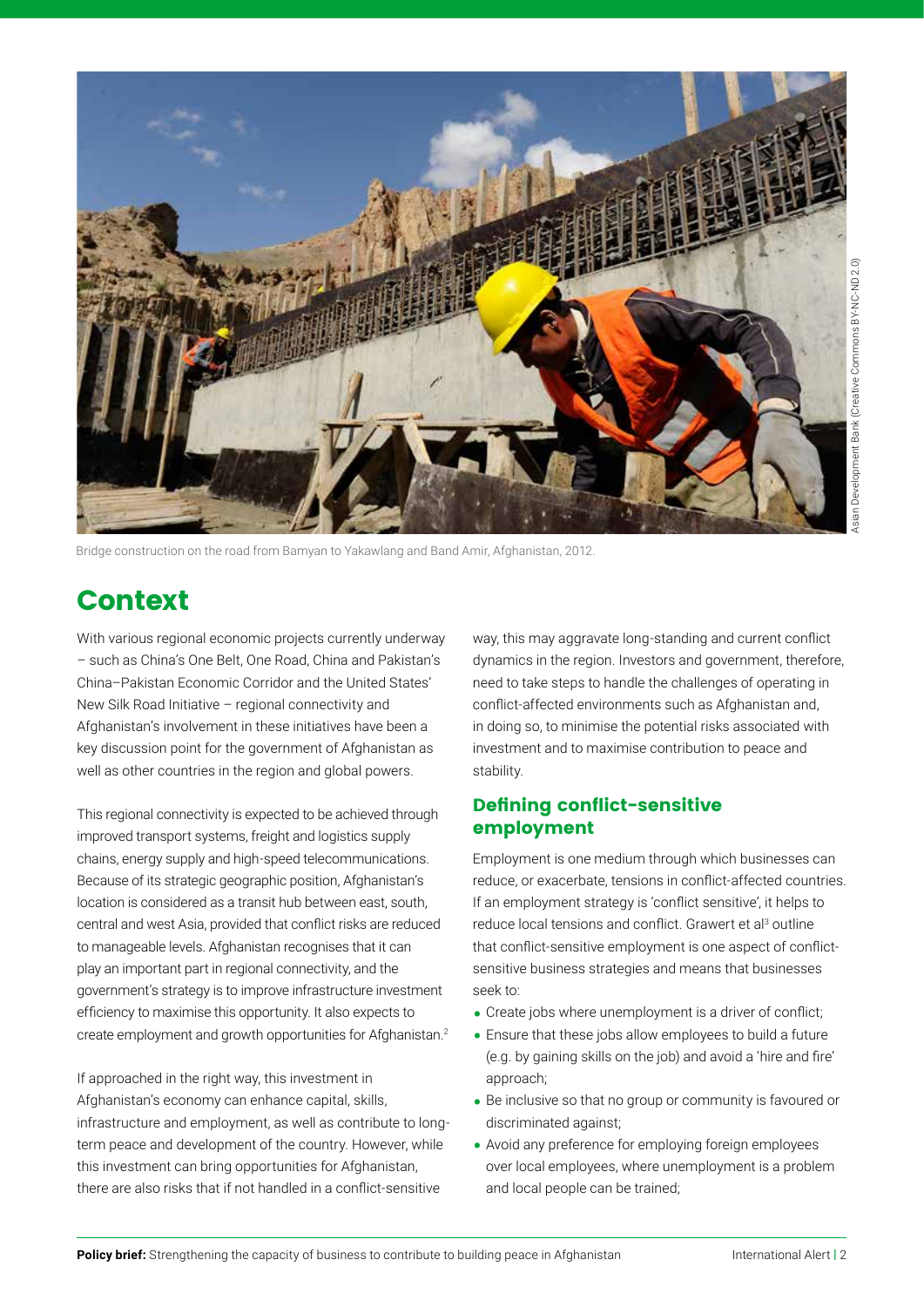#### Conflict-sensitive employment – some lessons learned

#### Empowering disadvantaged groups in the workplace

When Datu Paglas returned to Mindanao in the Philippines, he recognised that conflict in the region had its roots in history and Muslim socio-economic grievances. These grievances further escalated because Christian workers were hired as trainers and supervisors. As a result, Muslims viewed them bitterly as being considered 'superior' by the company. Paglas changed this practice and employed Muslim supervisors and a former Moro Islamic Liberation Front (MILF) combatant as the most senior supervisor. As a consequence, Christians and Muslims started having better and more equal relations in the workplace, leading to more integration in the workplace as well as the wider community.

#### Managing employment expectations in fragile contexts

The presence of oil in Turkana county in Kenya has raised expectations around benefits, employment and business opportunities, as well as wider economic development and social investment. In some parts of the county, these expectations are being met – for example, through jobs and peripheral business opportunities in urban centres (such as Lodwar, Lokichar and Lokori). However, this is not the case across the county and where (and potentially when) these unrealistic expectations are not being met, this is a source of frustration and therefore conflict. The oil industry in particular is characterised by fluctuating workforce requirements. Exploration efforts that have spanned several counties in these areas have trained and employed new sets of workers for each county, which is now creating frustrations over availability of sustainable employment opportunities.

- Comply with the International Labour Organization's (ILO) standards for decent work (or at least work towards compliance in highly fragile settings). Decent work is defined as:
	- work that is productive and delivers a fair income;
	- work that provides security in the workplace;
	- work that offers prospects for personal development and social integration;
	- work where people are free to express their concerns and to organise and participate in the decisions that affect their lives; and
	- work where men and women are treated equally and have equal opportunities.4

While critical, conflict-sensitive employment creation poses significant challenges for businesses in fragile contexts and the expectations placed on them are often unfeasibly high. For the private sector to flourish and be able to generate conflict-sensitive employment, it needs support as well as flexibility and trust from donors in the transition process.

# Supporting mediumsized enterprises, frontline peacebuilders in fragile contexts

As shown during our experience of working on the Conflictsensitive employment under construction project, the

application of conflict-sensitive employment practice is particularly important for local medium-sized enterprises (MEs) in fragile contexts such as Afghanistan. These enterprises are the main frontline implementers in construction, infrastructure and transport related projects (while the main contract may be given to a large national or international firm, the implementation is led by local companies). Alert's experience shows that medium-sized companies are intrinsically part of the community where they work and have the potential to bring together conflicting parties by creating shared economic interest. While owners of large-scale businesses have easy access to government actors and means to influence policies and regulations, MEs suffer the most from the various manifestations of violent conflict. Therefore, they have the most to gain from supporting peacebuilding initiatives. While this may have its own risks, it also means that MEs can be more effective than larger business entities in implementing socially responsible policies or quickly taking advantage of gaps in the market for products that link peace-supportive social and/or environmental benefits.

To promote the growth of small and medium-sized enterprises (SMEs) and entrepreneurship, donors are increasingly working with local governments to design and roll out incentives, packages and strategies. Most of these approaches are designed in such a way as to keep economic incentives in mind, either through addressing business constraints or through creating an enabling business environment. However, these interventions and strategies fail to consider the wide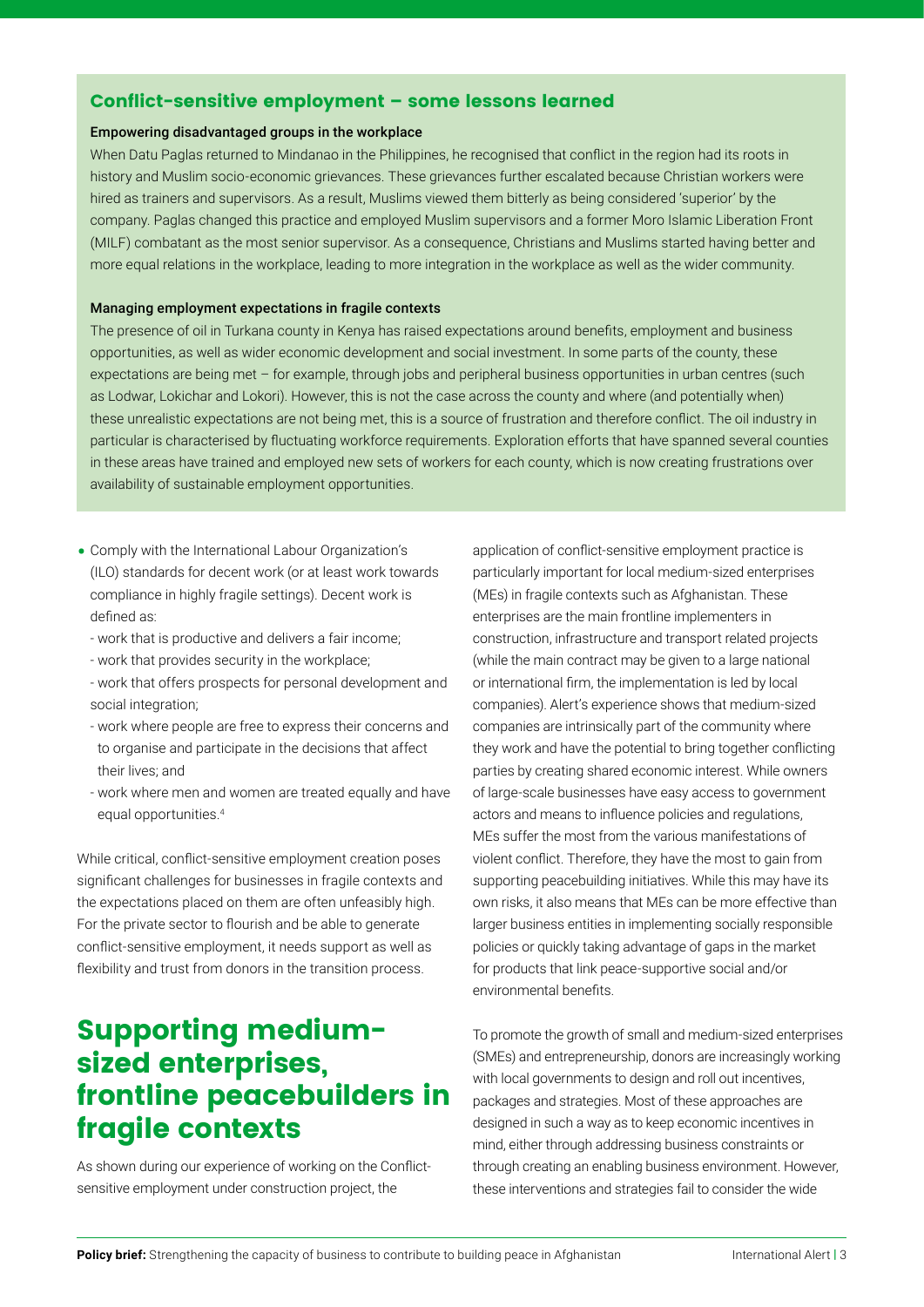range of complex political and social dimensions that the MEs are an intrinsic part of, and the impact they can have on settings marked by conflict and fragility.

# Recommendations

The recommendations outlined below are targeted at international donors and focus on practical steps that they can take to enhance the contributions of MEs to peacebuilding in Afghanistan and other fragile contexts.

### Encourage local businesses to apply the Conflict-Sensitive Employment Framework

• Encourage local businesses to apply the Conflict-Sensitive Employment Framework (CSEF) for construction and transport companies<sup>5</sup> as a part of the selection criteria in tenders issued by donors (through multilaterals or funds). Also, incentivise local companies that show commitment to applying the CSEF by awarding them with preferred supplier status.

- Make capacity-building support available to companies to implement the CSEF – this includes (local) conflict analysis, stakeholder mapping, consultation and negotiations. Separate allocations should be made in tenders for this capacity-building support.
- Develop contextually relevant and applicable standards for decent jobs and working conditions. Companies should be trained and rewarded for compliance with these standards. For highly fragile settings, process indicators should be developed that also reward incremental progress towards ILO compliance.
- Encourage and support local companies to design and implement strategic corporate social responsibility (CSR) initiatives. Since not all investment opportunities will create direct job opportunities for local communities, support and advice should be provided to SMEs on how they can support community-based initiatives aiming to improve well-being and/or livelihood opportunities for vulnerable community members through their CSR activities.

### Capacities needed for medium-sized enterprises to consult widely and develop trusting relationships with stakeholders

In order to obtain a social licence to operate, wide-ranging consultation with different stakeholders, both nationally and locally, is needed to develop trust. Consultation is also needed to generate information about different issues of concern and different perspectives on those issues. This also helps to limit opportunities for corruption and the spreading of rumours and myths, which in conflict contexts are as significant as 'realities'. Consultation is also good for identifying appropriate channels of communication to reach out to different stakeholders.

#### Best practice:

- MEs should conduct comprehensive stakeholder mapping and analysis. In fragile and conflict-affected settings, the stakeholder mapping would further benefit from inclusion of illicit/shadow sectors and actors. The mapping should also look into impacts of business activities on human rights.
- Companies are recommended to use two processes in working with stakeholders: consultation and negotiations. Both processes need to be considered in light of their own potential to fuel or mitigate tension, misunderstanding and conflict.
- Consultation: A consultation process is an open-ended set of conversations or meetings, with the objective of exchanging ideas and opinions (without necessarily reaching a formal agreement). The degree of credibility, transparency and trust established during the consultations directly impacts on the effectiveness of any future negotiations with stakeholders. However, wider stakeholder consultation also yields the possibility of informing citizens about proposed investment plans. Communicating clearly about the likely benefits and risks to the local context that the investor envisages is paramount for good practice.
- Negotiation: Negotiation involves a series of meetings deliberately convened to reach agreement on a particular issue (which ideally arose out of a consultation process).

Source: International Alert, Contributing to a peace economy in Northern Uganda: A guide for investors, London: International Alert, 2009, http://www.internationalalert.org/resources/publications/contributing-peace-economy-northern-uganda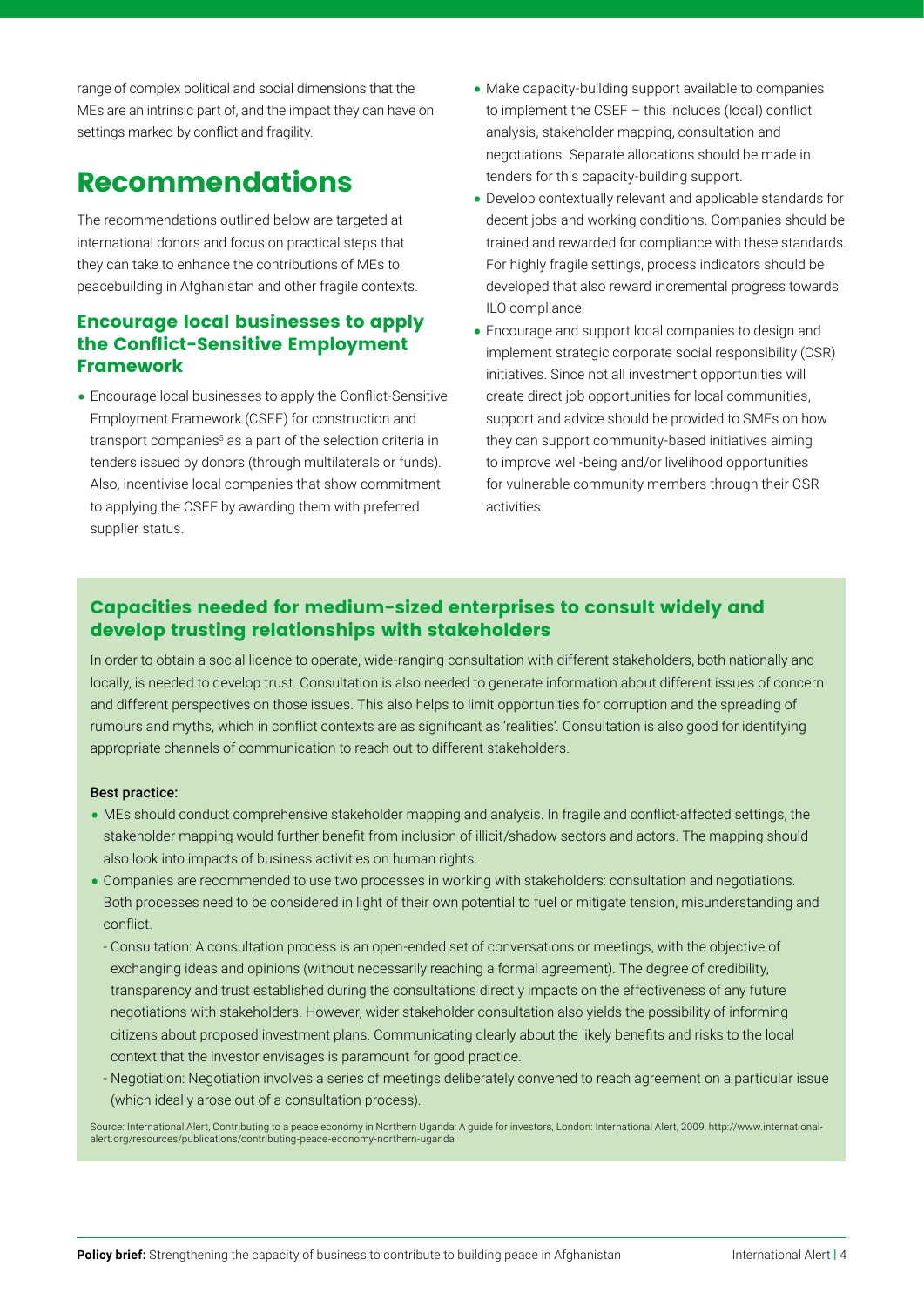#### Medium-sized enterprises and corporate social responsibility

Around the world, it has become common for large-scale investors and companies to undertake 'social investment' or CSR projects that contribute to community life. Examples include building schools, hospitals or roads in the areas where they operate. Companies engage in such projects due to a combination of motivations, including seeing CSR as a strategy for risk mitigation and a desire to deliver – and to be seen to deliver – a 'net benefit' to communities.

While they are an intrinsic part of the community in which they operate, MEs often find it difficult to relate to CSR initiatives being undertaken by larger national companies. However, as is the case in Afghanistan, they are often engaged in philanthropy and welfare activities and act as civic leaders, extending patronage to their workers and communities. These precedents can be used as entry points to build the capacity of MEs to practise strategic CSR, which would contribute to peace and development at the local level.

In a study published in 2006, International Alert gathered and analysed case studies from over 25 countries where local business leaders had organised themselves to contribute to peace. The study, 'Local business, local peace', found that MEs had taken various steps to contribute to peace across a range of critical areas, including undertaking peace negotiations, promoting economic dimensions of peace, facilitating rebuilding of social relationships and addressing security challenges.

Source: C. Gunduz, J. Banefield and N. Killick (eds.), Local business, local peace, London: International Alert, 2006, http://www.international-alert.org/publications/ local-business-local-peace

### Ensure donors recognise local challenges and support medium-sized enterprises to adapt and respond to them

Recognise the need for local companies to deal with armed non-state actors, providing support to companies to strengthen their negotiations and mediation capacities. This would enable them to engage and successfully negotiate with armed non-state actors in their catchment areas in a conflict-sensitive and peace-supportive manner.

Rethink technical and vocational education and training strategies. These strategies need to be designed in consultation with the local companies so that they are demand driven. Opportunities should be made available along infrastructure corridors as opposed to urban centres only.

### Monitor and evaluate progress and compliance incrementally

Design monitoring and evaluation criteria and indicators that are compliant with the CSEF and other standards that are contextually relevant and applicable. Success milestones or indicators should be designed to recognise and

appreciate incremental compliance, with accompaniment support available from technical experts to further improve compliance. To ensure effective monitoring and evaluation, the success milestones and indicators not only need to be incremental but should be designed to keep the contextual realities in mind.

Build the understanding of government ministries and departments on conflict sensitivity so they can effectively monitor and evaluate compliance. Government ministries and departments in Afghanistan suffer from low capacity in and have no understanding of conflict sensitivity and the CSEF. In the past, models of capacity building adopted to strengthen government institutions relied on the hiring of consultants, placed in government institutions to support existing employees. However, as they are working on timebound projects and are accountable for external deliverables, there is little or no knowledge transfer to their government counterparts. Therefore, to ensure effective implementation, monitoring and evaluation of compliance with the CSEF, new approaches are needed regarding capacity building and transfer of knowledge to government institutions.